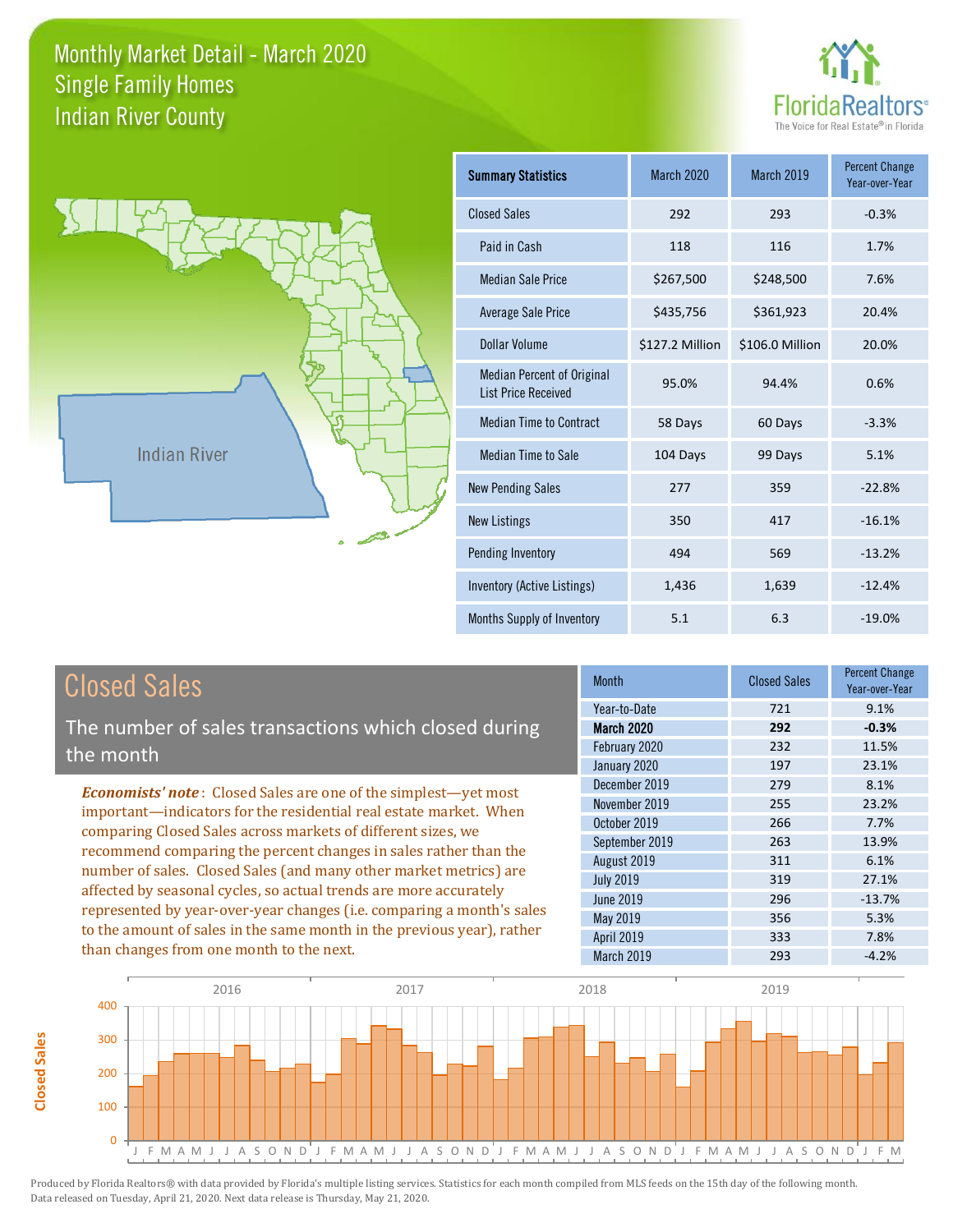this statistic should be interpreted with care.



136 9.7%

| Cash Sales                                                                     | <b>Month</b>      | Cash Sales | <b>Percent Change</b><br>Year-over-Year |
|--------------------------------------------------------------------------------|-------------------|------------|-----------------------------------------|
|                                                                                | Year-to-Date      | 298        | 9.6%                                    |
| The number of Closed Sales during the month in which                           | <b>March 2020</b> | 118        | 1.7%                                    |
| buyers exclusively paid in cash                                                | February 2020     | 101        | 12.2%                                   |
|                                                                                | January 2020      | 79         | 19.7%                                   |
|                                                                                | December 2019     | 100        | 5.3%                                    |
|                                                                                | November 2019     | 91         | 9.6%                                    |
| <b>Economists' note:</b> Cash Sales can be a useful indicator of the extent to | October 2019      | 101        | 8.6%                                    |
| which investors are participating in the market. Why? Investors are            | September 2019    | 85         | 34.9%                                   |
| far more likely to have the funds to purchase a home available up front,       | August 2019       | 120        | 10.1%                                   |
| whereas the typical homebuyer requires a mortgage or some other                | <b>July 2019</b>  | 113        | 16.5%                                   |
| form of financing. There are, of course, many possible exceptions, so          | June 2019         | 97         | $-29.2%$                                |

May 2019



## Cash Sales as a Percentage of Closed Sales

The percentage of Closed Sales during the month which were Cash Sales

*Economists' note* : This statistic is simply another way of viewing Cash Sales. The remaining percentages of Closed Sales (i.e. those not paid fully in cash) each month involved some sort of financing, such as mortgages, owner/seller financing, assumed loans, etc.

| <b>Month</b>      | <b>Percent of Closed</b><br>Sales Paid in Cash | <b>Percent Change</b><br>Year-over-Year |
|-------------------|------------------------------------------------|-----------------------------------------|
| Year-to-Date      | 41.3%                                          | 0.5%                                    |
| March 2020        | 40.4%                                          | 2.0%                                    |
| February 2020     | 43.5%                                          | 0.5%                                    |
| January 2020      | 40.1%                                          | $-2.9%$                                 |
| December 2019     | 35.8%                                          | $-2.7%$                                 |
| November 2019     | 35.7%                                          | $-11.0%$                                |
| October 2019      | 38.0%                                          | 0.8%                                    |
| September 2019    | 32.3%                                          | 18.3%                                   |
| August 2019       | 38.6%                                          | 3.8%                                    |
| <b>July 2019</b>  | 35.4%                                          | $-8.3%$                                 |
| June 2019         | 32.8%                                          | $-17.8%$                                |
| May 2019          | 38.2%                                          | 4.1%                                    |
| <b>April 2019</b> | 41.4%                                          | $-2.4%$                                 |
| March 2019        | 39.6%                                          | 15.5%                                   |

April 2019 138 5.3%

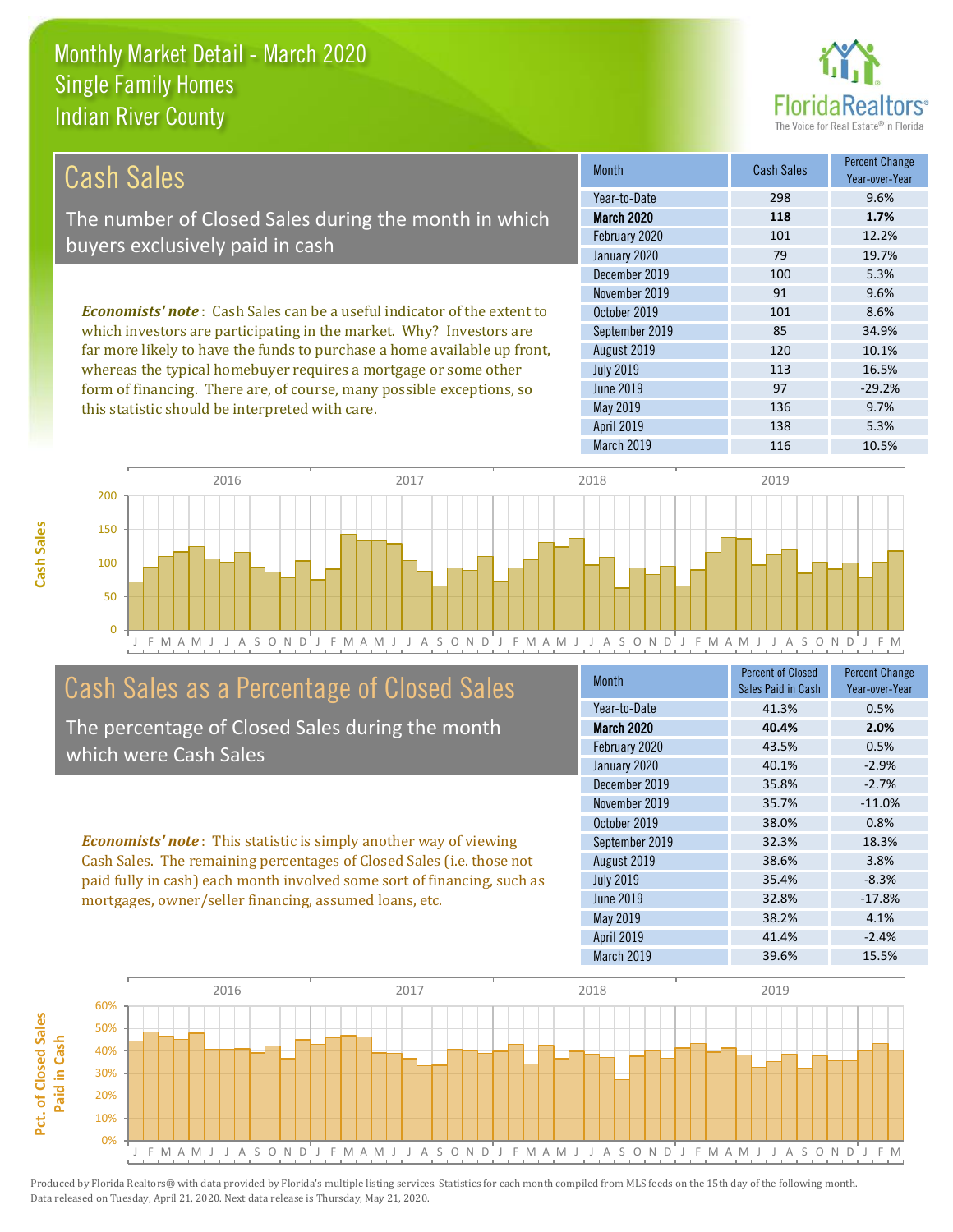

#### Month Median Sale Price Percent Change Year-over-Year March 2020 **\$267,500 7.6%** Year-to-Date \$259,900 7.1% August 2019 **\$245,000 0.0%** February 2020 \$259,950 6.1% January 2020 **\$240,000** \$240,000 3.4% October 2019 **\$246,687** 4.9% September 2019 \$255,000 6.3% December 2019 **\$266,500** \$266,500 November 2019 **\$249,335** 3.9% July 2019 **\$250,000** \$250,000 8.6% June 2019 **\$250,000 0.4%** May 2019 **\$261,500** \$261,500 April 2019 **\$255,000** \$255,000 March 2019 \$248,500 10.4% *Economists' note* : Median Sale Price is our preferred summary statistic for price activity because, unlike Average Sale Price, Median Sale Price is not sensitive to high sale prices for small numbers of homes that may not be characteristic of the market area. Keep in mind that median price trends over time are not always solely caused by changes in the general value of local real estate. Median sale price only reflects the values of the homes that *sold* each month, and the mix of the types of homes that sell can change over time. Median Sale Price The median sale price reported for the month (i.e. 50% of sales were above and 50% of sales were below)



## Average Sale Price

The average sale price reported for the month (i.e. total sales in dollars divided by the number of sales)

*Economists' note* : Usually, we prefer Median Sale Price over Average Sale Price as a summary statistic for home prices. However, Average Sale Price does have its uses—particularly when it is analyzed alongside the Median Sale Price. For one, the relative difference between the two statistics can provide some insight into the market for higher-end homes in an area.

| <b>Month</b>     | <b>Average Sale Price</b> | <b>Percent Change</b><br>Year-over-Year |
|------------------|---------------------------|-----------------------------------------|
| Year-to-Date     | \$427,791                 | 18.3%                                   |
| March 2020       | \$435,756                 | 20.4%                                   |
| February 2020    | \$385,431                 | 10.7%                                   |
| January 2020     | \$465,870                 | 22.9%                                   |
| December 2019    | \$395,848                 | 5.2%                                    |
| November 2019    | \$364,316                 | 12.2%                                   |
| October 2019     | \$324,883                 | 4.6%                                    |
| September 2019   | \$327,775                 | 7.6%                                    |
| August 2019      | \$306,862                 | $-3.8%$                                 |
| <b>July 2019</b> | \$340,955                 | 1.6%                                    |
| <b>June 2019</b> | \$362,907                 | 1.8%                                    |
| May 2019         | \$387,599                 | 16.1%                                   |
| April 2019       | \$379,025                 | 3.0%                                    |
| March 2019       | \$361,923                 | 14.1%                                   |



**Median Sale Price**

**Median Sale Price**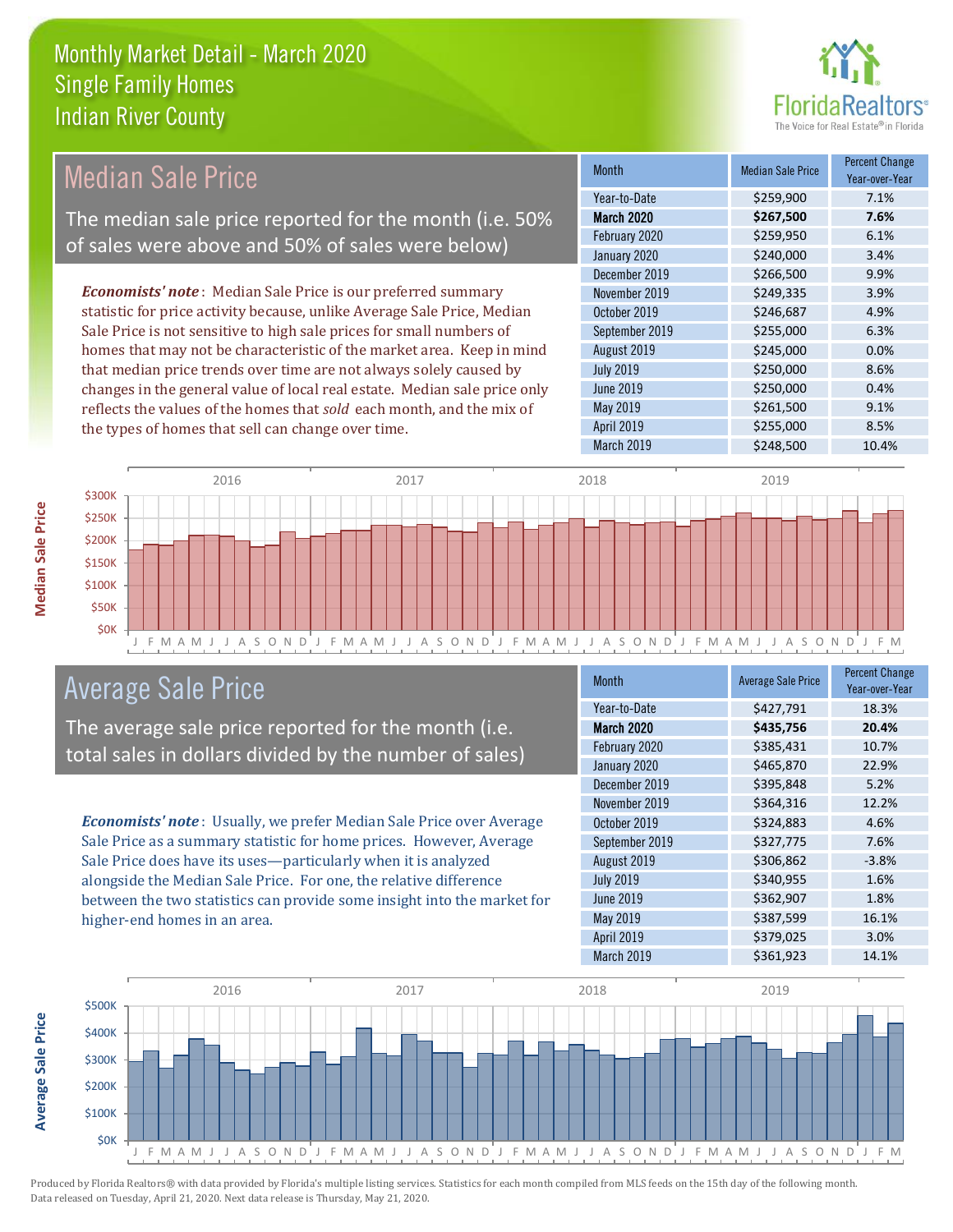

#### Dollar Volume

The sum of the sale prices for all sales which closed during the month

*Economists' note* : Dollar Volume is simply the sum of all sale prices in a given time period, and can quickly be calculated by multiplying Closed Sales by Average Sale Price. It is a strong indicator of the health of the real estate industry in a market, and is of particular interest to real estate professionals, investors, analysts, and government agencies. Potential home sellers and home buyers, on the other hand, will likely be better served by paying attention to trends in the two components of Dollar Volume (i.e. sales and prices) individually.

| <b>Month</b>      | Dollar Volume   | <b>Percent Change</b><br>Year-over-Year |
|-------------------|-----------------|-----------------------------------------|
| Year-to-Date      | \$308.4 Million | 29.0%                                   |
| <b>March 2020</b> | \$127.2 Million | 20.0%                                   |
| February 2020     | \$89.4 Million  | 23.5%                                   |
| January 2020      | \$91.8 Million  | 51.3%                                   |
| December 2019     | \$110.4 Million | 13.8%                                   |
| November 2019     | \$92.9 Million  | 38.3%                                   |
| October 2019      | \$86.4 Million  | 12.7%                                   |
| September 2019    | \$86.2 Million  | 22.5%                                   |
| August 2019       | \$95.4 Million  | 2.1%                                    |
| <b>July 2019</b>  | \$108.8 Million | 29.1%                                   |
| <b>June 2019</b>  | \$107.4 Million | $-12.2%$                                |
| <b>May 2019</b>   | \$138.0 Million | 22.3%                                   |
| April 2019        | \$126.2 Million | 11.0%                                   |
| March 2019        | \$106.0 Million | 9.3%                                    |



# Median Percent of Original List Price Received

The median of the sale price (as a percentage of the original list price) across all properties selling during the month

*Economists' note* : The Median Percent of Original List Price Received is useful as an indicator of market recovery, since it typically rises as buyers realize that the market may be moving away from them and they need to match the selling price (or better it) in order to get a contract on the house. This is usually the last measure to indicate a market has shifted from down to up, so it is what we would call a *lagging* indicator.

| <b>Month</b>     | Med. Pct. of Orig.<br><b>List Price Received</b> | <b>Percent Change</b><br>Year-over-Year |
|------------------|--------------------------------------------------|-----------------------------------------|
| Year-to-Date     | 95.5%                                            | 0.8%                                    |
| March 2020       | 95.0%                                            | 0.6%                                    |
| February 2020    | 95.9%                                            | 0.0%                                    |
| January 2020     | 95.2%                                            | 2.1%                                    |
| December 2019    | 95.7%                                            | 0.7%                                    |
| November 2019    | 96.0%                                            | 0.6%                                    |
| October 2019     | 95.6%                                            | $-0.1%$                                 |
| September 2019   | 95.8%                                            | 1.2%                                    |
| August 2019      | 95.2%                                            | 0.2%                                    |
| <b>July 2019</b> | 95.7%                                            | 0.8%                                    |
| <b>June 2019</b> | 95.7%                                            | 0.2%                                    |
| May 2019         | 95.0%                                            | $-0.8%$                                 |
| April 2019       | 94.3%                                            | $-1.3%$                                 |
| March 2019       | 94.4%                                            | $-1.4%$                                 |



Produced by Florida Realtors® with data provided by Florida's multiple listing services. Statistics for each month compiled from MLS feeds on the 15th day of the following month. Data released on Tuesday, April 21, 2020. Next data release is Thursday, May 21, 2020.

**Med. Pct. of Orig.** 

Med. Pct. of Orig.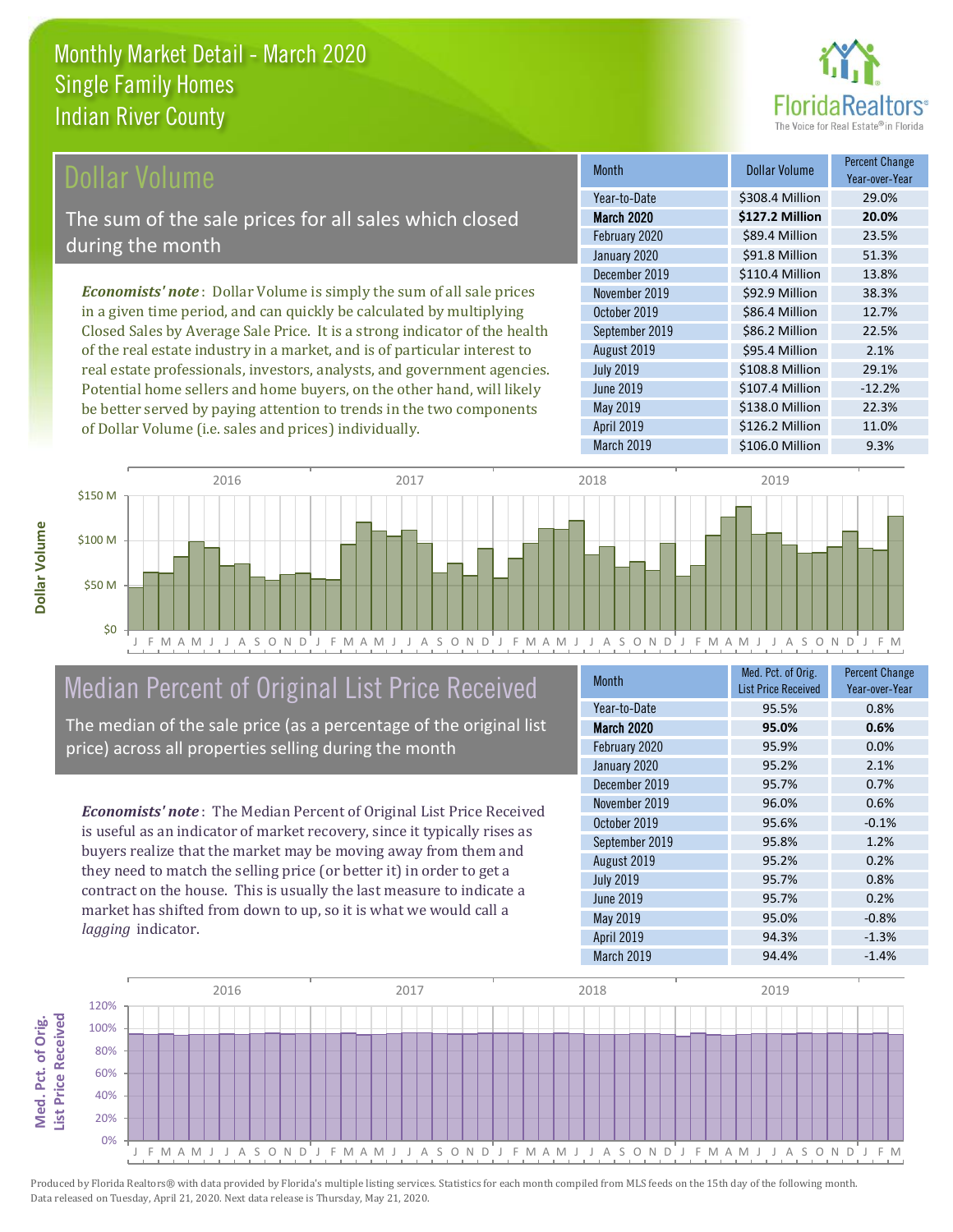

# **Median Time to Contract**

The median number of days between the listing date and contract date for all Closed Sales during the month

*Economists' note* : Like Time to Sale, Time to Contract is a measure of the length of the home selling process calculated for sales which closed during the month. The difference is that Time to Contract measures the number of days between the initial listing of a property and the signing of the contract which eventually led to the closing of the sale. When the gap between Median Time to Contract and Median Time to Sale grows, it is usually a sign of longer closing times and/or declining numbers of cash sales.

| Month             | Median Time to<br>Contract | <b>Percent Change</b><br>Year-over-Year |
|-------------------|----------------------------|-----------------------------------------|
| Year-to-Date      | 59 Days                    | $-4.8%$                                 |
| <b>March 2020</b> | 58 Days                    | $-3.3%$                                 |
| February 2020     | 59 Days                    | 0.0%                                    |
| January 2020      | 66 Days                    | $-17.5%$                                |
| December 2019     | 54 Days                    | 14.9%                                   |
| November 2019     | 52 Days                    | $-8.8%$                                 |
| October 2019      | 61 Days                    | 10.9%                                   |
| September 2019    | 59 Days                    | 13.5%                                   |
| August 2019       | 60 Days                    | $-14.3%$                                |
| <b>July 2019</b>  | 67 Days                    | 34.0%                                   |
| June 2019         | 51 Days                    | 4.1%                                    |
| May 2019          | 52 Days                    | 23.8%                                   |
| April 2019        | 59 Days                    | 20.4%                                   |
| March 2019        | 60 Days                    | 33.3%                                   |



### Median Time to Sale

**Median Time to** 

**Median Time to** 

**Median Time to** 

The median number of days between the listing date and closing date for all Closed Sales during the month

*Economists' note* : Time to Sale is a measure of the length of the home selling process, calculated as the number of days between the initial listing of a property and the closing of the sale. *Median* Time to Sale is the amount of time the "middle" property selling this month was on the market. That is, 50% of homes selling this month took *less* time to sell, and 50% of homes took *more* time to sell. Median Time to Sale gives a more accurate picture than Average Time to Sale, which can be skewed upward by small numbers of properties taking an abnormally long time to sell.

| Month            | <b>Median Time to Sale</b> | <b>Percent Change</b><br>Year-over-Year |
|------------------|----------------------------|-----------------------------------------|
| Year-to-Date     | 105 Days                   | 2.9%                                    |
| March 2020       | 104 Days                   | 5.1%                                    |
| February 2020    | 99 Days                    | 1.0%                                    |
| January 2020     | 105 Days                   | $-19.2%$                                |
| December 2019    | 98 Days                    | 5.4%                                    |
| November 2019    | 100 Days                   | 8.7%                                    |
| October 2019     | 102 Days                   | 13.3%                                   |
| September 2019   | 99 Days                    | 2.1%                                    |
| August 2019      | 98 Days                    | $-16.2%$                                |
| <b>July 2019</b> | 107 Days                   | 16.3%                                   |
| <b>June 2019</b> | 96 Days                    | 1.1%                                    |
| May 2019         | 95 Days                    | 13.1%                                   |
| April 2019       | 99 Days                    | 5.3%                                    |
| March 2019       | 99 Days                    | 17.9%                                   |

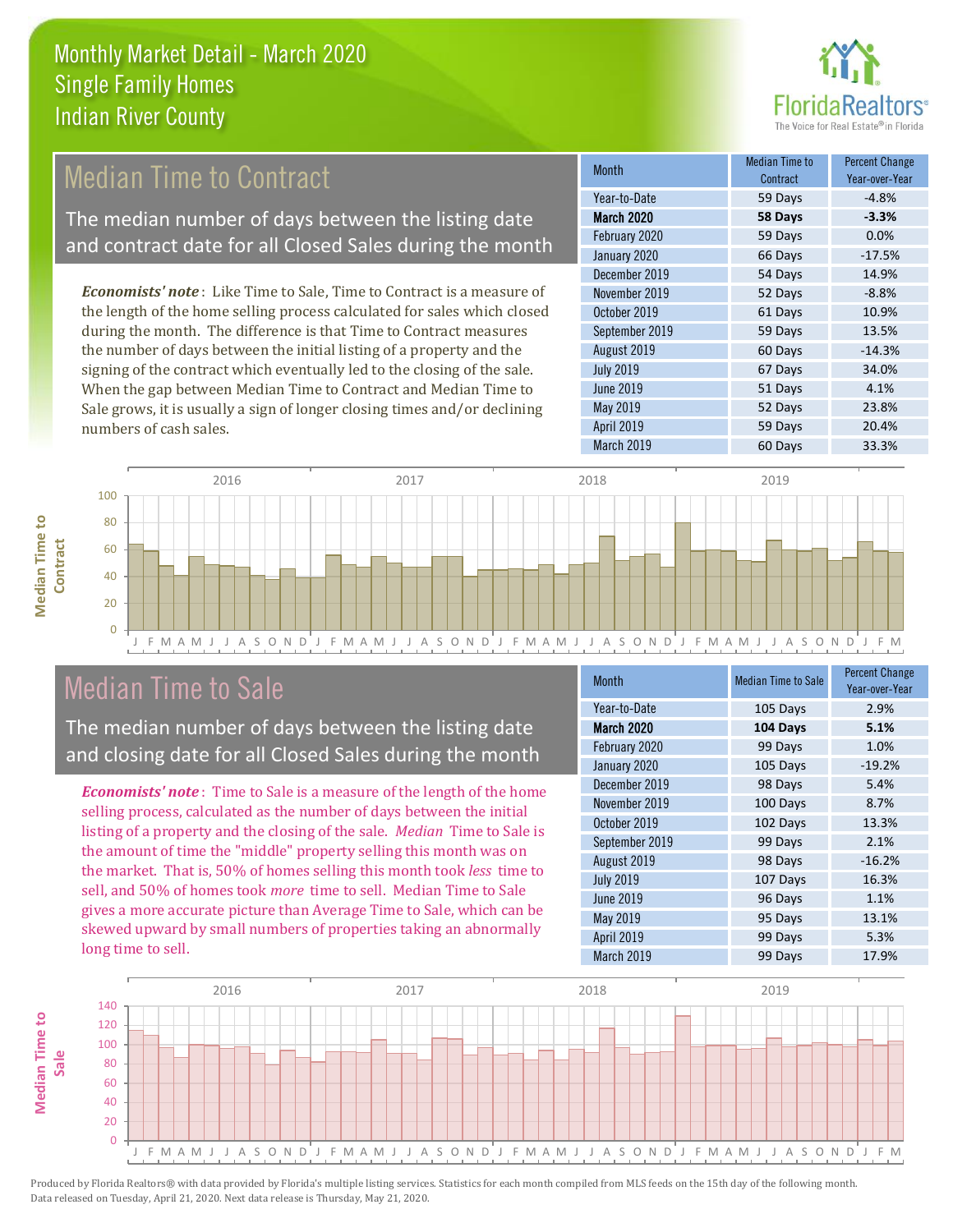distressed properties for sale.



| <b>New Pending Sales</b>                                                      | <b>Month</b>      | <b>New Pending Sales</b> | <b>Percent Change</b><br>Year-over-Year |
|-------------------------------------------------------------------------------|-------------------|--------------------------|-----------------------------------------|
|                                                                               | Year-to-Date      | 951                      | $-0.1%$                                 |
| The number of listed properties that went under                               | <b>March 2020</b> | 277                      | $-22.8%$                                |
| contract during the month                                                     | February 2020     | 356                      | 18.7%                                   |
|                                                                               | January 2020      | 318                      | 8.5%                                    |
|                                                                               | December 2019     | 213                      | 36.5%                                   |
| <b>Economists' note:</b> Because of the typical length of time it takes for a | November 2019     | 257                      | $-1.2%$                                 |
| sale to close, economists consider Pending Sales to be a decent               | October 2019      | 310                      | 14.0%                                   |
| indicator of potential future Closed Sales. It is important to bear in        | September 2019    | 243                      | 12.0%                                   |
| mind, however, that not all Pending Sales will be closed successfully.        | August 2019       | 308                      | 0.3%                                    |
| So, the effectiveness of Pending Sales as a future indicator of Closed        | <b>July 2019</b>  | 327                      | 14.3%                                   |
| Sales is susceptible to changes in market conditions such as the              | June 2019         | 292                      | 5.0%                                    |



# New Listings The number of properties put onto the market during

availability of financing for homebuyers and the inventory of

*Economists' note* : New Listings tend to rise in delayed response to increasing prices, so they are often seen as a lagging indicator of market health. As prices rise, potential sellers raise their estimations of value—and in the most recent cycle, rising prices have freed up the month

many potential sellers who were previously underwater on their mortgages. Note that in our calculations, we take care to not include properties that were recently taken off the market and quickly relisted, since these are not really *new* listings.

| <b>Month</b>     | <b>New Listings</b> | <b>Percent Change</b><br>Year-over-Year |
|------------------|---------------------|-----------------------------------------|
| Year-to-Date     | 1,143               | $-12.7%$                                |
| March 2020       | 350                 | $-16.1%$                                |
| February 2020    | 359                 | $-13.3%$                                |
| January 2020     | 434                 | $-9.4%$                                 |
| December 2019    | 248                 | $-6.4%$                                 |
| November 2019    | 372                 | 0.8%                                    |
| October 2019     | 402                 | $-9.9%$                                 |
| September 2019   | 264                 | $-15.1%$                                |
| August 2019      | 290                 | $-16.7%$                                |
| <b>July 2019</b> | 385                 | 15.6%                                   |
| <b>June 2019</b> | 304                 | 0.3%                                    |
| May 2019         | 380                 | $-7.5%$                                 |
| April 2019       | 395                 | $-2.5%$                                 |
| March 2019       | 417                 | $-3.5%$                                 |

May 2019 **390** 9.2% April 2019 **367** -5.9%



Produced by Florida Realtors® with data provided by Florida's multiple listing services. Statistics for each month compiled from MLS feeds on the 15th day of the following month. Data released on Tuesday, April 21, 2020. Next data release is Thursday, May 21, 2020.

**New Listings**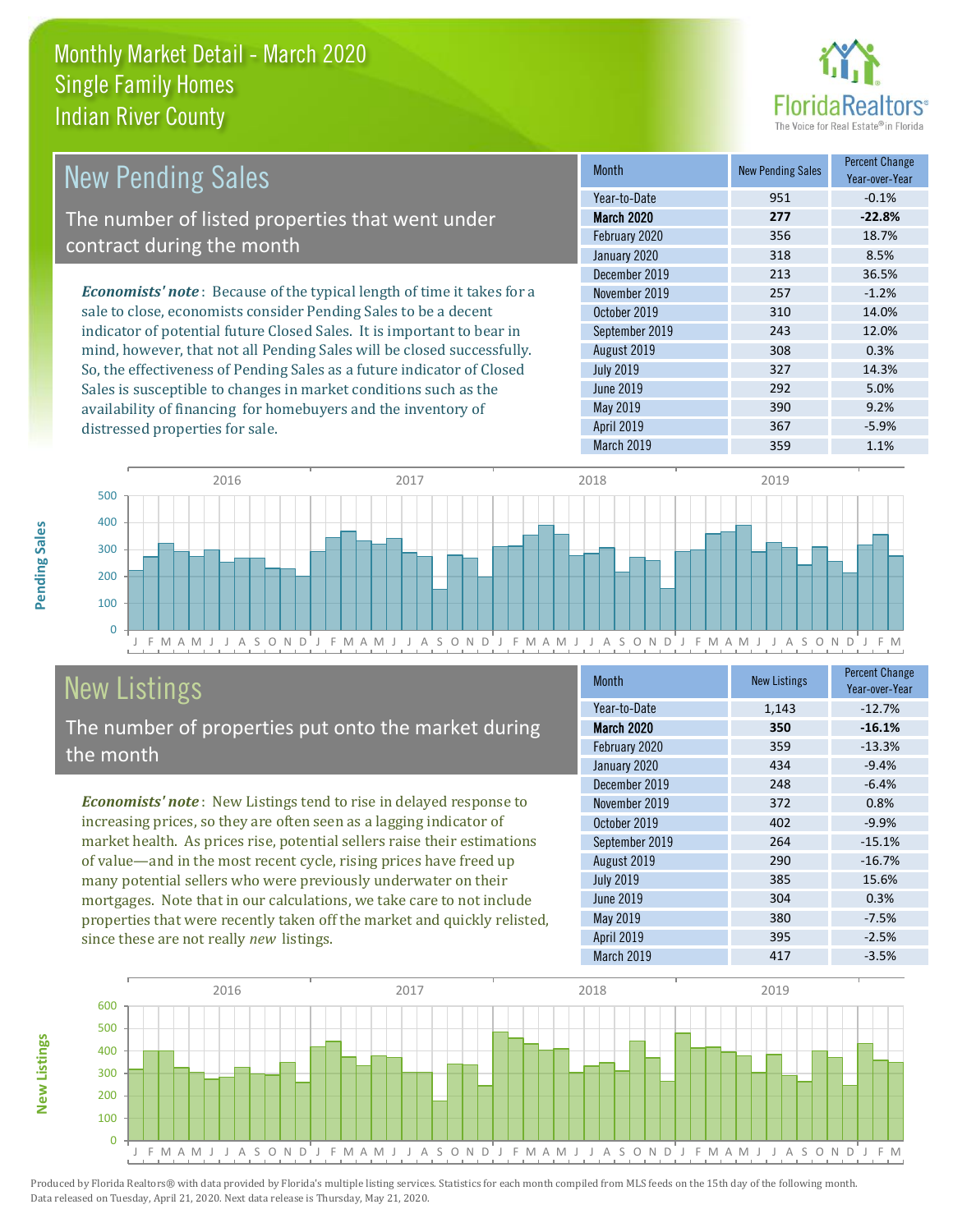

# Inventory (Active Listings)

The number of property listings active at the end of the month

*Economists' note* : There are a number of ways to define and calculate Inventory. Our method is to simply count the number of active listings on the last day of the month, and hold this number to compare with the same month the following year. Inventory rises when New Listings are outpacing the number of listings that go off-market (regardless of whether they actually sell). Likewise, it falls when New Listings aren't keeping up with the rate at which homes are going off-market.

| <b>Month</b>             | Inventory | <b>Percent Change</b><br>Year-over-Year |
|--------------------------|-----------|-----------------------------------------|
| <b>YTD (Monthly Avg)</b> | 1,408     | $-16.4%$                                |
| <b>March 2020</b>        | 1,436     | $-12.4%$                                |
| February 2020            | 1,383     | $-21.2%$                                |
| January 2020             | 1,405     | $-15.4%$                                |
| December 2019            | 1,409     | $-5.8%$                                 |
| November 2019            | 1,389     | $-6.4%$                                 |
| October 2019             | 1,376     | $-7.7%$                                 |
| September 2019           | 1,269     | $-4.7%$                                 |
| August 2019              | 1,318     | $-0.9%$                                 |
| <b>July 2019</b>         | 1,405     | 8.9%                                    |
| <b>June 2019</b>         | 1,391     | 6.4%                                    |
| May 2019                 | 1,501     | 2.3%                                    |
| April 2019               | 1,589     | 12.3%                                   |
| March 2019               | 1,639     | 13.7%                                   |



# Months Supply of Inventory

An estimate of the number of months it will take to deplete the current Inventory given recent sales rates

*Economists' note* : MSI is a useful indicator of market conditions. The benchmark for a balanced market (favoring neither buyer nor seller) is 5.5 months of inventory. Anything higher is traditionally a buyers' market, and anything lower is a sellers' market. There is no single accepted way of calculating MSI. A common method is to divide current Inventory by the most recent month's Closed Sales count, but this count is a usually poor predictor of future Closed Sales due to seasonal cycles. To eliminate seasonal effects, we use the 12-month average of monthly Closed Sales instead.

| Month                    | <b>Months Supply</b> | <b>Percent Change</b><br>Year-over-Year |
|--------------------------|----------------------|-----------------------------------------|
| <b>YTD (Monthly Avg)</b> | 5.0                  | $-21.9%$                                |
| March 2020               | 5.1                  | $-19.0%$                                |
| February 2020            | 4.9                  | $-26.9%$                                |
| January 2020             | 5.0                  | $-20.6%$                                |
| December 2019            | 5.1                  | $-8.9%$                                 |
| November 2019            | 5.0                  | $-10.7%$                                |
| October 2019             | 5.0                  | $-10.7%$                                |
| September 2019           | 4.7                  | $-6.0%$                                 |
| August 2019              | 4.9                  | $-2.0%$                                 |
| <b>July 2019</b>         | 5.3                  | 8.2%                                    |
| <b>June 2019</b>         | 5.3                  | 8.2%                                    |
| May 2019                 | 5.7                  | 1.8%                                    |
| April 2019               | 6.0                  | 11.1%                                   |
| March 2019               | 6.3                  | 14.5%                                   |

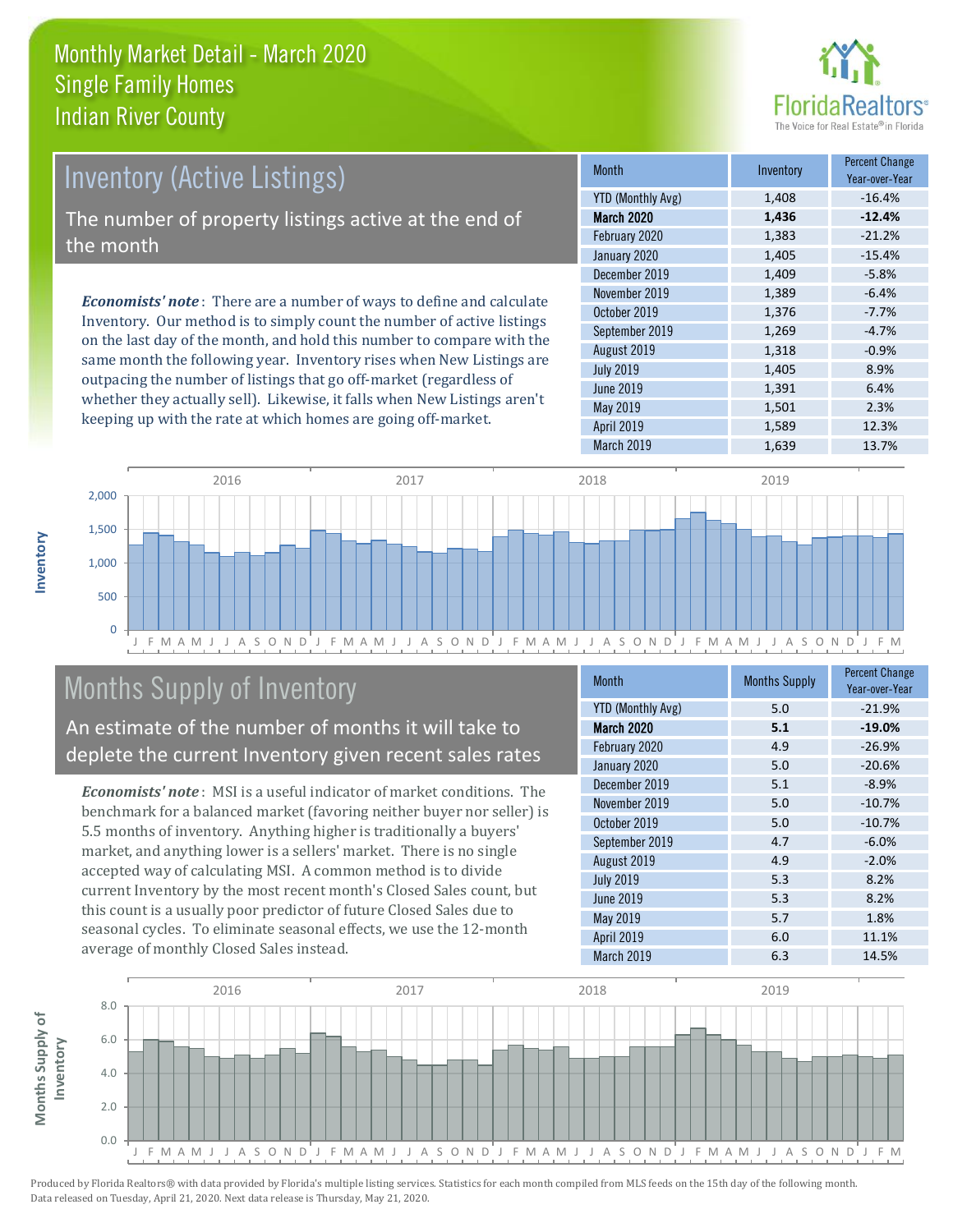

#### *Economists' note:* Closed Sales are one of the simplest—yet most important—indicators for the residential real estate market. When comparing Closed Sales across markets of different sizes, we recommend comparing the percent changes in sales rather than the number of sales. Closed Sales (and many other market metrics) are affected by seasonal cycles, so actual trends are more accurately represented by year-over-year changes (i.e. comparing a month's sales to the amount of sales in the same month in the previous year), rather than changes from one month to the next. \$1,000,000 or more 23 109.1% \$250,000 - \$299,999 49 25.6% \$300,000 - \$399,999 43 7.5% \$400,000 - \$599,999 31 -18.4% \$600,000 - \$999,999 17 0.0% \$150,000 - \$199,999 53 -1.9% \$200,000 - \$249,999 58 -3.3% \$100,000 - \$149,999 13 -53.6% Sale Price Closed Sales Percent Change Year-over-Year Less than \$50,000 0 0 -100.0% \$50,000 - \$99,999 5 0.0% Closed Sales by Sale Price The number of sales transactions which closed during the month



#### Median Time to Contract by Sale Price The median number of days between the listing date and contract date for all Closed Sales during the month

*Economists' note* : Like Time to Sale, Time to Contract is a measure of the length of the home selling process calculated for sales which closed during the month. The difference is that Time to Contract measures the number of days between the initial listing of a property and the signing of the contract which eventually led to the closing of the sale. When the gap between Median Time to Contract and Median Time to Sale grows, it is usually a sign of longer closing times and/or declining numbers of cash sales.

| Sale Price            | Median Time to<br>Contract | <b>Percent Change</b><br>Year-over-Year |
|-----------------------|----------------------------|-----------------------------------------|
| Less than \$50,000    | (No Sales)                 | N/A                                     |
| \$50,000 - \$99,999   | 67 Days                    | 644.4%                                  |
| $$100,000 - $149,999$ | 31 Days                    | $-45.6%$                                |
| $$150,000 - $199,999$ | 39 Days                    | $-26.4%$                                |
| \$200,000 - \$249,999 | 48 Days                    | $-2.0%$                                 |
| \$250,000 - \$299,999 | 48 Days                    | 0.0%                                    |
| \$300,000 - \$399,999 | 66 Days                    | $-7.0%$                                 |
| \$400,000 - \$599,999 | 98 Days                    | 44.1%                                   |
| \$600,000 - \$999,999 | 96 Days                    | 4.3%                                    |
| $$1,000,000$ or more  | 281 Days                   | 88.6%                                   |



Produced by Florida Realtors® with data provided by Florida's multiple listing services. Statistics for each month compiled from MLS feeds on the 15th day of the following month. Data released on Tuesday, April 21, 2020. Next data release is Thursday, May 21, 2020.

**Median Time to Contract**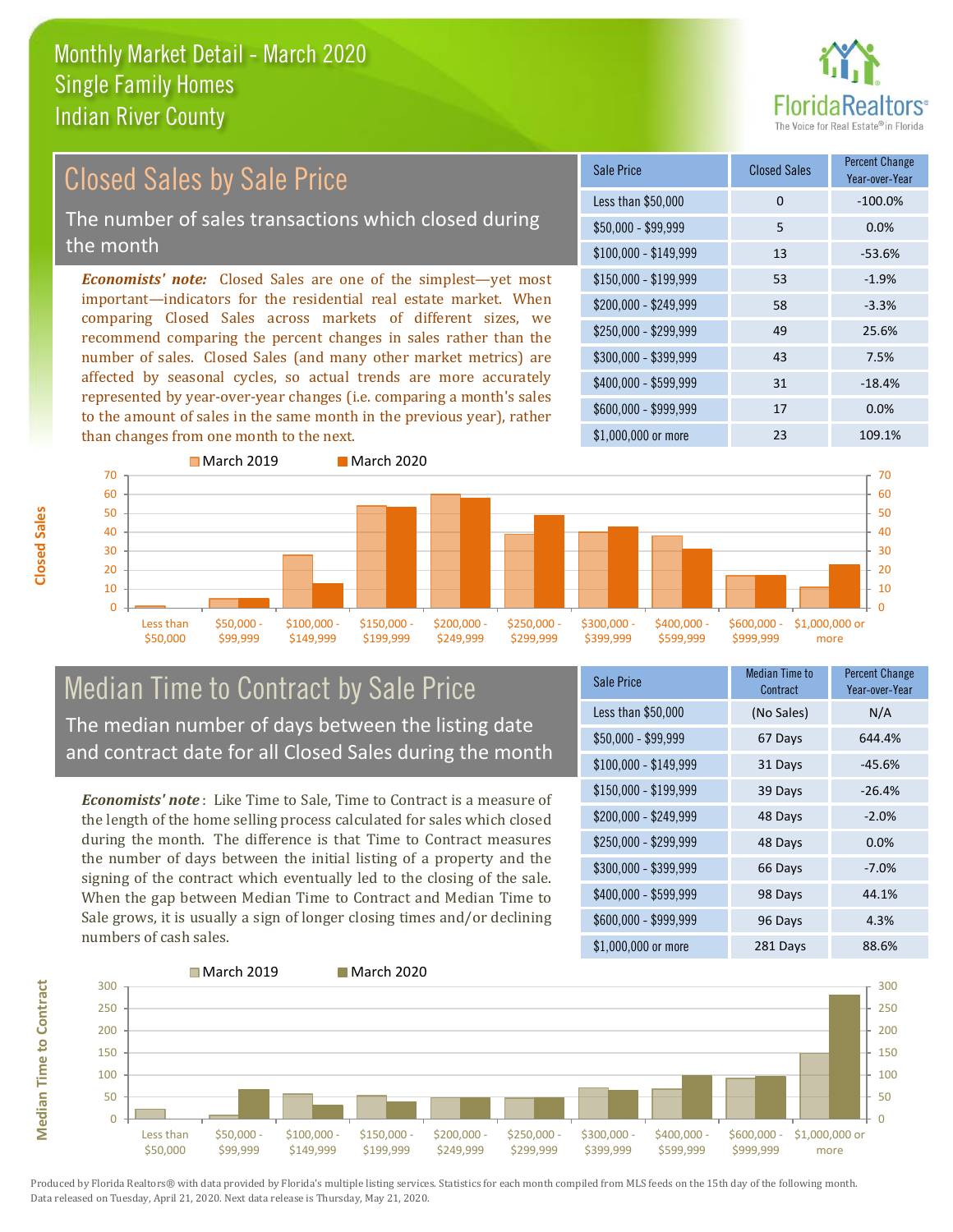

# New Listings by Initial Listing Price The number of properties put onto the market during

the month

*Economists' note:* New Listings tend to rise in delayed response to increasing prices, so they are often seen as a lagging indicator of market health. As prices rise, potential sellers raise their estimations of value—and in the most recent cycle, rising prices have freed up many potential sellers who were previously underwater on their mortgages. Note that in our calculations, we take care to not include properties that were recently taken off the market and quickly relisted, since these are not really *new* listings.

| <b>Initial Listing Price</b> | <b>New Listings</b> | <b>Percent Change</b><br>Year-over-Year |
|------------------------------|---------------------|-----------------------------------------|
| Less than \$50,000           | $\mathbf{1}$        | $-50.0%$                                |
| $$50,000 - $99,999$          | 4                   | N/A                                     |
| $$100,000 - $149,999$        | 11                  | $-47.6%$                                |
| $$150,000 - $199,999$        | 54                  | $-30.8%$                                |
| \$200,000 - \$249,999        | 68                  | $-12.8%$                                |
| \$250,000 - \$299,999        | 67                  | 19.6%                                   |
| \$300,000 - \$399,999        | 61                  | $-22.8%$                                |
| \$400,000 - \$599,999        | 45                  | $-13.5%$                                |
| \$600,000 - \$999,999        | 17                  | $-32.0%$                                |
| \$1,000,000 or more          | 22                  | $-15.4%$                                |



#### Inventory by Current Listing Price The number of property listings active at the end of the month

*Economists' note* : There are a number of ways to define and calculate Inventory. Our method is to simply count the number of active listings on the last day of the month, and hold this number to compare with the same month the following year. Inventory rises when New Listings are outpacing the number of listings that go off-market (regardless of whether they actually sell). Likewise, it falls when New Listings aren't keeping up with the rate at which homes are going off-market.

| <b>Current Listing Price</b> | Inventory | <b>Percent Change</b><br>Year-over-Year |
|------------------------------|-----------|-----------------------------------------|
| Less than \$50,000           | 3         | 200.0%                                  |
| $$50,000 - $99,999$          | 6         | 200.0%                                  |
| $$100,000 - $149,999$        | 28        | $-44.0%$                                |
| $$150,000 - $199,999$        | 127       | $-26.6%$                                |
| \$200,000 - \$249,999        | 189       | $-23.2%$                                |
| \$250,000 - \$299,999        | 206       | 12.6%                                   |
| \$300,000 - \$399,999        | 210       | $-24.7%$                                |
| \$400,000 - \$599,999        | 221       | $-13.0%$                                |
| \$600,000 - \$999,999        | 206       | 2.5%                                    |
| \$1,000,000 or more          | 240       | $-4.0%$                                 |



Produced by Florida Realtors® with data provided by Florida's multiple listing services. Statistics for each month compiled from MLS feeds on the 15th day of the following month. Data released on Tuesday, April 21, 2020. Next data release is Thursday, May 21, 2020.

**Inventory**